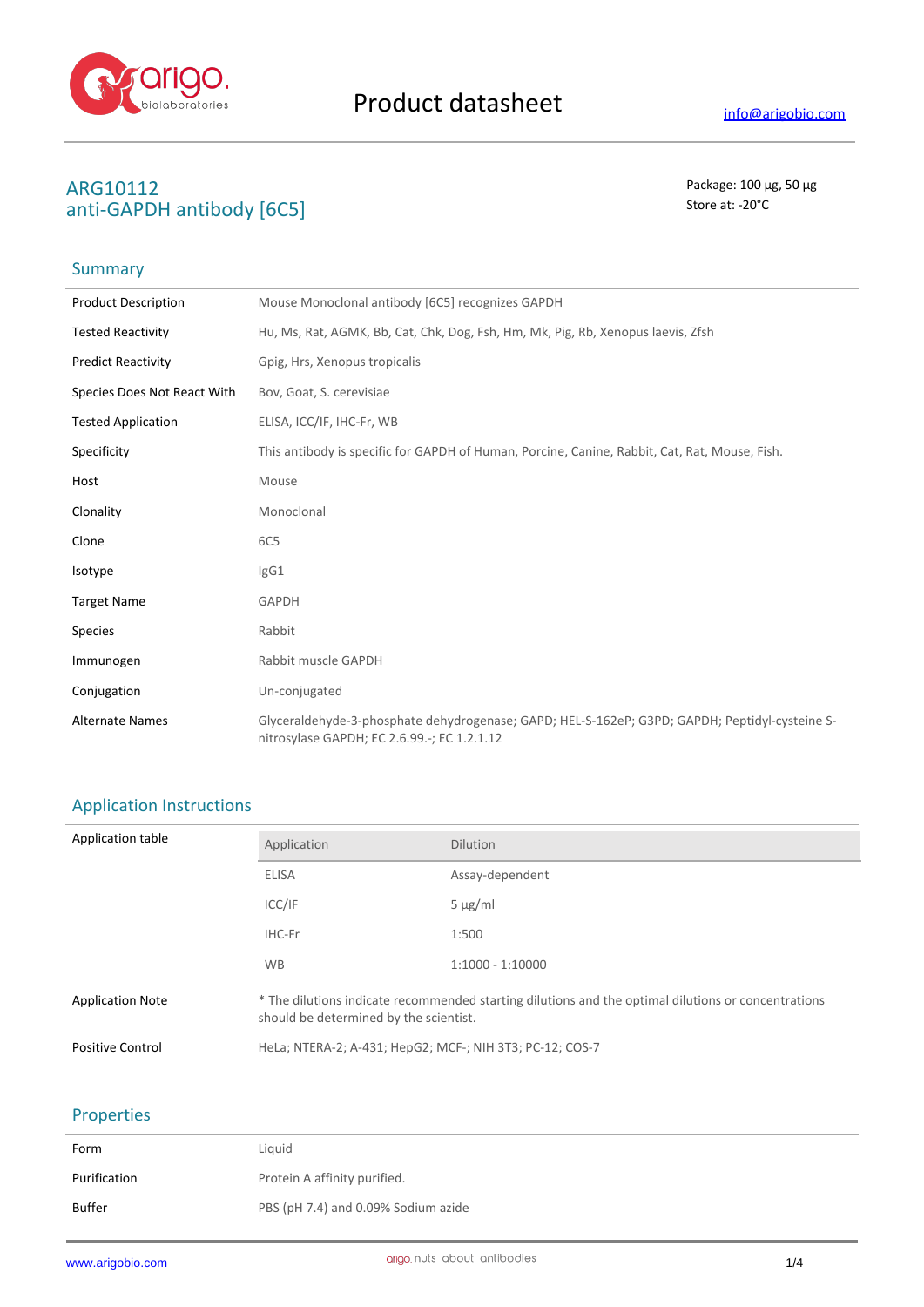| Preservative        | 0.09% Sodium azide                                                                                                                                                                                                                                                                                                                  |
|---------------------|-------------------------------------------------------------------------------------------------------------------------------------------------------------------------------------------------------------------------------------------------------------------------------------------------------------------------------------|
| Concentration       | 1 mg/ml                                                                                                                                                                                                                                                                                                                             |
| Storage instruction | For continuous use, store undiluted antibody at 2-8°C for up to a week. For long-term storage, aliquot<br>and store at -20°C or below. Storage in frost free freezers is not recommended. Avoid repeated<br>freeze/thaw cycles. Suggest spin the vial prior to opening. The antibody solution should be gently mixed<br>before use. |
| Note                | For laboratory research only, not for drug, diagnostic or other use.                                                                                                                                                                                                                                                                |

### Bioinformation

| Gene Symbol<br>Gene Full Name<br>Background | GAPDH<br>glyceraldehyde-3-phosphate dehydrogenase<br>GAPDH protein has been identified as a moonlighting protein based on its ability to perform<br>mechanistically distinct functions. The product of this gene catalyzes an important energy-yielding step in                                                                                                                                                                                                                                                                                                                                                                                                      |     |  |  |
|---------------------------------------------|----------------------------------------------------------------------------------------------------------------------------------------------------------------------------------------------------------------------------------------------------------------------------------------------------------------------------------------------------------------------------------------------------------------------------------------------------------------------------------------------------------------------------------------------------------------------------------------------------------------------------------------------------------------------|-----|--|--|
|                                             | carbohydrate metabolism, the reversible oxidative phosphorylation of glyceraldehyde-3-phosphate in the<br>presence of inorganic phosphate and nicotinamide adenine dinucleotide (NAD). The encoded protein has<br>additionally been identified to have uracil DNA glycosylase activity in the nucleus. Also, this protein<br>contains a peptide that has antimicrobial activity against E. coli, P. aeruginosa, and C. albicans. Studies of<br>a similar protein in mouse have assigned a variety of additional functions including nitrosylation of<br>nuclear proteins, the regulation of mRNA stability, and acting as a transferrin receptor on the cell surface |     |  |  |
| Function                                    | of macrophage. Many pseudogenes similar to this locus are present in the human genome. Alternative<br>splicing results in multiple transcript variants. [provided by RefSeq, Nov 2014]<br>GAPDH has both glyceraldehyde-3-phosphate dehydrogenase and nitrosylase activities, thereby playing a<br>role in glycolysis and nuclear functions, respectively. Participates in nuclear events including transcription,<br>RNA transport, DNA replication and apoptosis. Nuclear functions are probably due to the nitrosylase                                                                                                                                            |     |  |  |
|                                             | activity that mediates cysteine S-nitrosylation of nuclear target proteins such as SIRT1, HDAC2 and PRKDC.<br>Modulates the organization and assembly of the cytoskeleton. Facilitates the CHP1-dependent<br>microtubule and membrane associations through its ability to stimulate the binding of CHP1 to<br>microtubules. Glyceraldehyde-3-phosphate dehydrogenase is a key enzyme in glycolysis that catalyzes the<br>first step of the pathway by converting D-glyceraldehyde 3-phosphate (G3P) into 3-phospho-D-glyceroyl                                                                                                                                       |     |  |  |
|                                             | phosphate. Component of the GAIT (gamma interferon-activated inhibitor of translation) complex which<br>mediates interferon-gamma-induced transcript-selective translation inhibition in inflammation processes.<br>Upon interferon-gamma treatment assembles into the GAIT complex which binds to stem loop-containing<br>GAIT elements in the 3'-UTR of diverse inflammatory mRNAs (such as ceruplasmin) and suppresses their<br>translation. [UniProt]                                                                                                                                                                                                            |     |  |  |
| Highlight                                   | Related Antibody Duos and Panels:                                                                                                                                                                                                                                                                                                                                                                                                                                                                                                                                                                                                                                    |     |  |  |
|                                             | <b>ARG30001 Tag Internal Control Antibody Duo (GFP, GAPDH)</b>                                                                                                                                                                                                                                                                                                                                                                                                                                                                                                                                                                                                       |     |  |  |
|                                             | <b>ARG30002 Tag Internal Control Antibody Duo (His tag, GAPDH)</b>                                                                                                                                                                                                                                                                                                                                                                                                                                                                                                                                                                                                   |     |  |  |
|                                             | ARG30061 Tag Internal Control Antibody Duo (dsRed, GAPDH)                                                                                                                                                                                                                                                                                                                                                                                                                                                                                                                                                                                                            |     |  |  |
|                                             | <b>ARG30062 Tag Internal Control Antibody Duo (YFP, GAPDH)</b>                                                                                                                                                                                                                                                                                                                                                                                                                                                                                                                                                                                                       |     |  |  |
|                                             | <b>ARG30251 NFkB nuclear translocation Antibody Panel</b>                                                                                                                                                                                                                                                                                                                                                                                                                                                                                                                                                                                                            |     |  |  |
|                                             | ARG30259 Loading Controls for Cytoplasmic / Nuclear Fractions Antibody Panel                                                                                                                                                                                                                                                                                                                                                                                                                                                                                                                                                                                         |     |  |  |
|                                             | ARG30267 Organelle Marker, Cytoplasm, Nucleus Antibody Duo (Histone, GAPDH)                                                                                                                                                                                                                                                                                                                                                                                                                                                                                                                                                                                          |     |  |  |
|                                             | ARG30270 Loading Control Antibody Panel (Actin, beta Tublin, Histone H3, GAPDH)                                                                                                                                                                                                                                                                                                                                                                                                                                                                                                                                                                                      |     |  |  |
|                                             | ARG30331 NLRP3 Inflammasome Antibody Panel                                                                                                                                                                                                                                                                                                                                                                                                                                                                                                                                                                                                                           |     |  |  |
|                                             | <b>ARG30332 NLRC4 Inflammasome Antibody Panel</b>                                                                                                                                                                                                                                                                                                                                                                                                                                                                                                                                                                                                                    |     |  |  |
|                                             | Related products:                                                                                                                                                                                                                                                                                                                                                                                                                                                                                                                                                                                                                                                    |     |  |  |
|                                             | <b>GAPDH antibodies: GAPDH Duos / Panels: Anti-Mouse IgG secondary antibodies:</b>                                                                                                                                                                                                                                                                                                                                                                                                                                                                                                                                                                                   |     |  |  |
|                                             | Related news:                                                                                                                                                                                                                                                                                                                                                                                                                                                                                                                                                                                                                                                        |     |  |  |
|                                             | Molecular mechanisms of labor initiation found                                                                                                                                                                                                                                                                                                                                                                                                                                                                                                                                                                                                                       |     |  |  |
| Research Area                               | Cancer antibody; Controls and Markers antibody; Metabolism antibody; Neuroscience antibody; Signaling                                                                                                                                                                                                                                                                                                                                                                                                                                                                                                                                                                |     |  |  |
|                                             | Transduction antibody; Loading Control antibody; Loading Control antibody for Cytoplasmic Fractions;                                                                                                                                                                                                                                                                                                                                                                                                                                                                                                                                                                 |     |  |  |
|                                             | Organelle Marker antibody for Cytoplasm; Autophagy Study antibody                                                                                                                                                                                                                                                                                                                                                                                                                                                                                                                                                                                                    |     |  |  |
| Calculated Mw                               | 36 kDa                                                                                                                                                                                                                                                                                                                                                                                                                                                                                                                                                                                                                                                               |     |  |  |
| PTM                                         | S-nitrosylation of Cys-152 leads to interaction with SIAH1, followed by translocation to the nucleus (By                                                                                                                                                                                                                                                                                                                                                                                                                                                                                                                                                             |     |  |  |
|                                             | similarity). S-nitrosylation of Cys-247 is induced by interferon-gamma and LDL(ox) implicating the iNOS-                                                                                                                                                                                                                                                                                                                                                                                                                                                                                                                                                             |     |  |  |
|                                             | S100A8/9 transnitrosylase complex and seems to prevent interaction with phosphorylated RPL13A and to                                                                                                                                                                                                                                                                                                                                                                                                                                                                                                                                                                 |     |  |  |
|                                             | interfere with GAIT complex activity.                                                                                                                                                                                                                                                                                                                                                                                                                                                                                                                                                                                                                                |     |  |  |
|                                             | ISGylated.                                                                                                                                                                                                                                                                                                                                                                                                                                                                                                                                                                                                                                                           |     |  |  |
|                                             | Sulfhydration at Cys-152 increases catalytic activity.                                                                                                                                                                                                                                                                                                                                                                                                                                                                                                                                                                                                               |     |  |  |
|                                             | Oxidative stress can promote the formation of high molecular weight disulfide-linked GAPDH aggregates,<br>through a process called nucleocytoplasmic coagulation. Such aggregates can be observed in vivo in the<br>affected tissues of patients with Alzheimer disease or alcoholic liver cirrhosis, or in cell cultures during                                                                                                                                                                                                                                                                                                                                     |     |  |  |
| www.arigobio.com                            | arigo.nuts about antibodies                                                                                                                                                                                                                                                                                                                                                                                                                                                                                                                                                                                                                                          | 2/4 |  |  |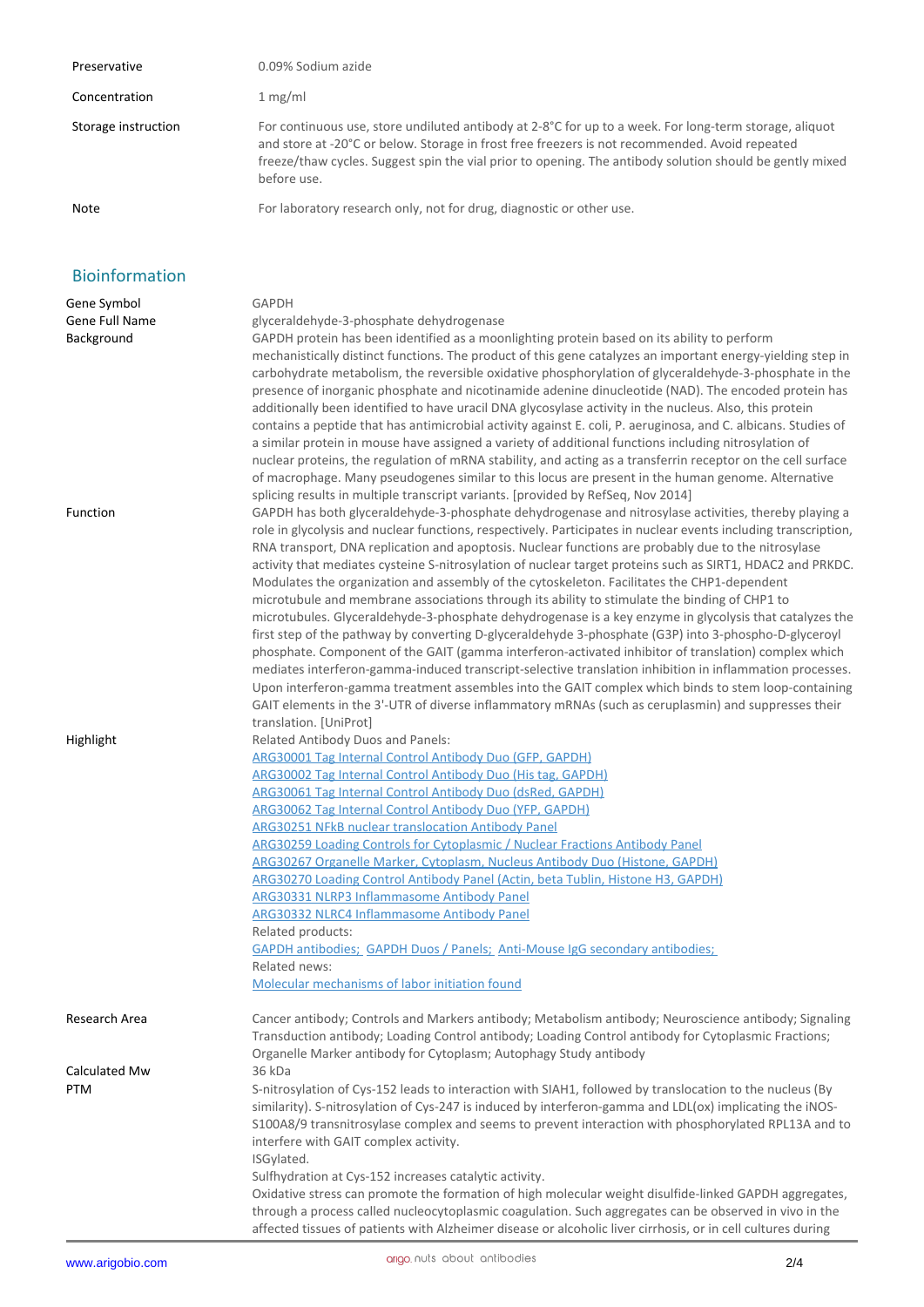necrosis. Oxidation at Met-46 may play a pivotal role in the formation of these insoluble structures. This modification has been detected in vitro following treatment with free radical donor (+/-)-(E)-4-ethyl-2-[(E)-hydroxyimino]-5-nitro-3-hexenamide. It has been proposed to destabilize nearby residues, increasing the likelihood of secondary oxidative damages, including oxidation of Tyr-45 and Met-105. This cascade of oxidations may augment GAPDH misfolding, leading to intermolecular disulfide cross-linking and aggregation.

#### Images



#### **ARG10112 anti-GAPDH antibody [6C5] WB image**

Western blot: 1) U87-MG 2) HepG2 3) rat brain 4) rat heart 5) rat ovary stained with ARG10112 anti-GAPDH antibody [6C5] at 1:2000 dilution.



#### **ARG10112 anti-GAPDH antibody [6C5] ICC/IF image**

Immunofluorescence: 100% Methanol fixed (RT, 10 min) HeLa cells stained with ARG10112 anti-GAPDH antibody [6C5] (green) at 1:200 dilution.

Secondary antibody: ARG55393 Goat anti-Mouse IgG (H+L) antibody (FITC)



#### **ARG10112 anti-GAPDH antibody [6C5] WB image**

Western blot: 1) U87-MG 2) MCF-7 3) A549 4) DU145 5) SW480 6) rat brain 7) rat stomach 8) rat ovary stained with ARG10112 anti-GAPDH antibody [6C5] at 1:5000 dilution.